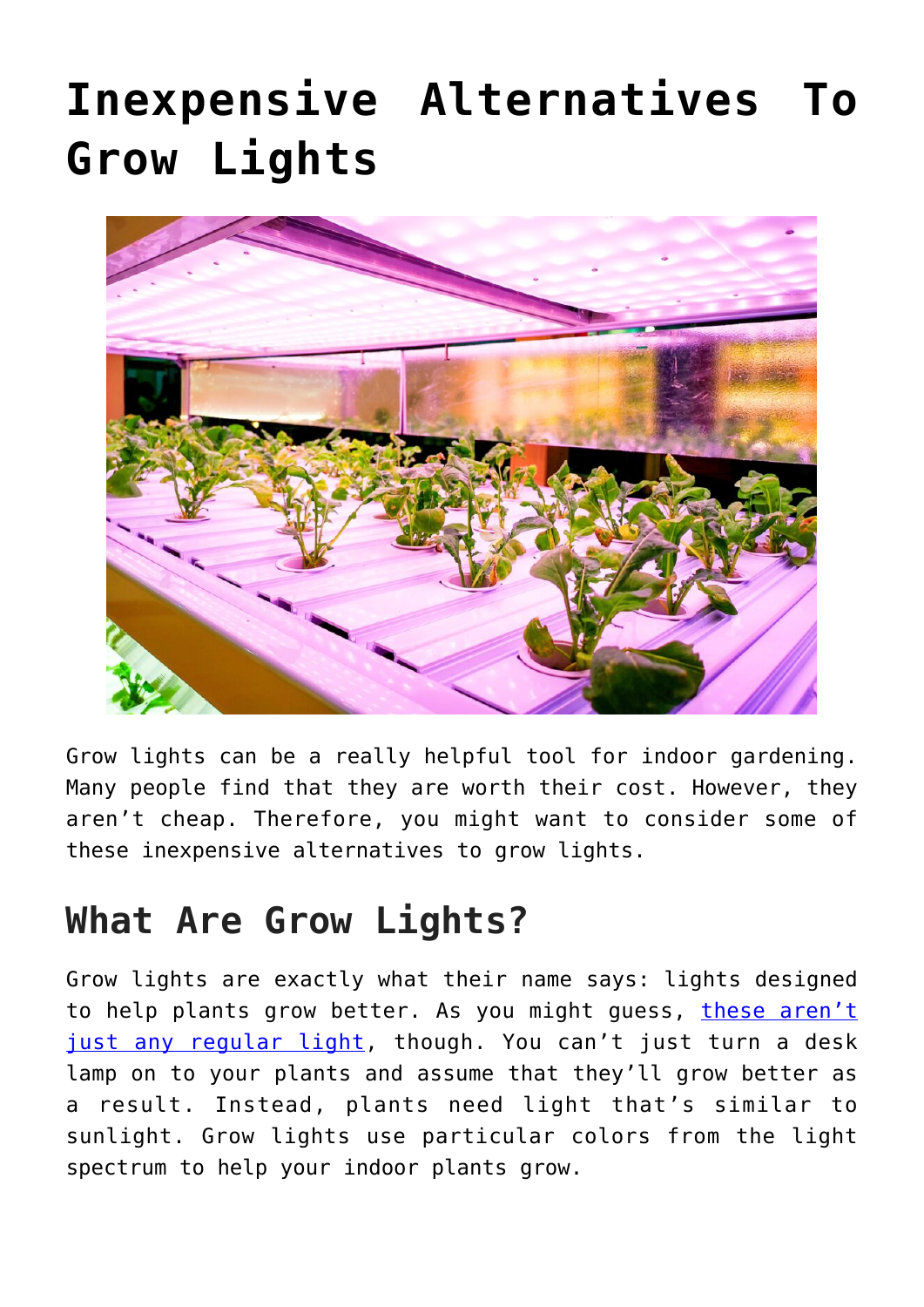## **Inexpensive Alternatives To Grow Lights**

There are several good inexpensive alternatives to grow lights. However, it's important that when you look at these cheaper alternatives, you make sure that you're choosing the right ones for your plants. There are different types of grow lights, with different intensity and energy efficiency, etc. Do your research to find out what works best with your particular setup.

#### **1. Fluorescent Lights**

[Hydroponic Way](https://hydroponicway.com/cheap-grow-lights-alternatives-used-in-indoor-hydroponics) suggests using fluorescent lighting as one of the best inexpensive alternatives to grow lights. They note that they generally don't emit a lot of heat, which is important. A light bulb that burns too hot can burn your plants, doing the exact opposite of helping them to grow! However, because they don't burn too hot, they also don't burn too bright. As a result, they don't produce enough light for some plants to grow well. Do your research to find plants that will grow well under fluorescent lighting.

#### **2. LED Grow Lights**

There are actually many different types of grow lights on the market. Some are more expensive than others. If you want to purchase grow lights made for your indoor garden but don't want to spend a lot of money, then consider purchasing LED grow lights. They're easy to find. Moreover, they're energyefficient so they won't run up the cost of your home electric bill.

#### **3. Halogen Lights**

Hydroponic Way notes that these are not the most efficient option. However, if you already have halogen lights or you can